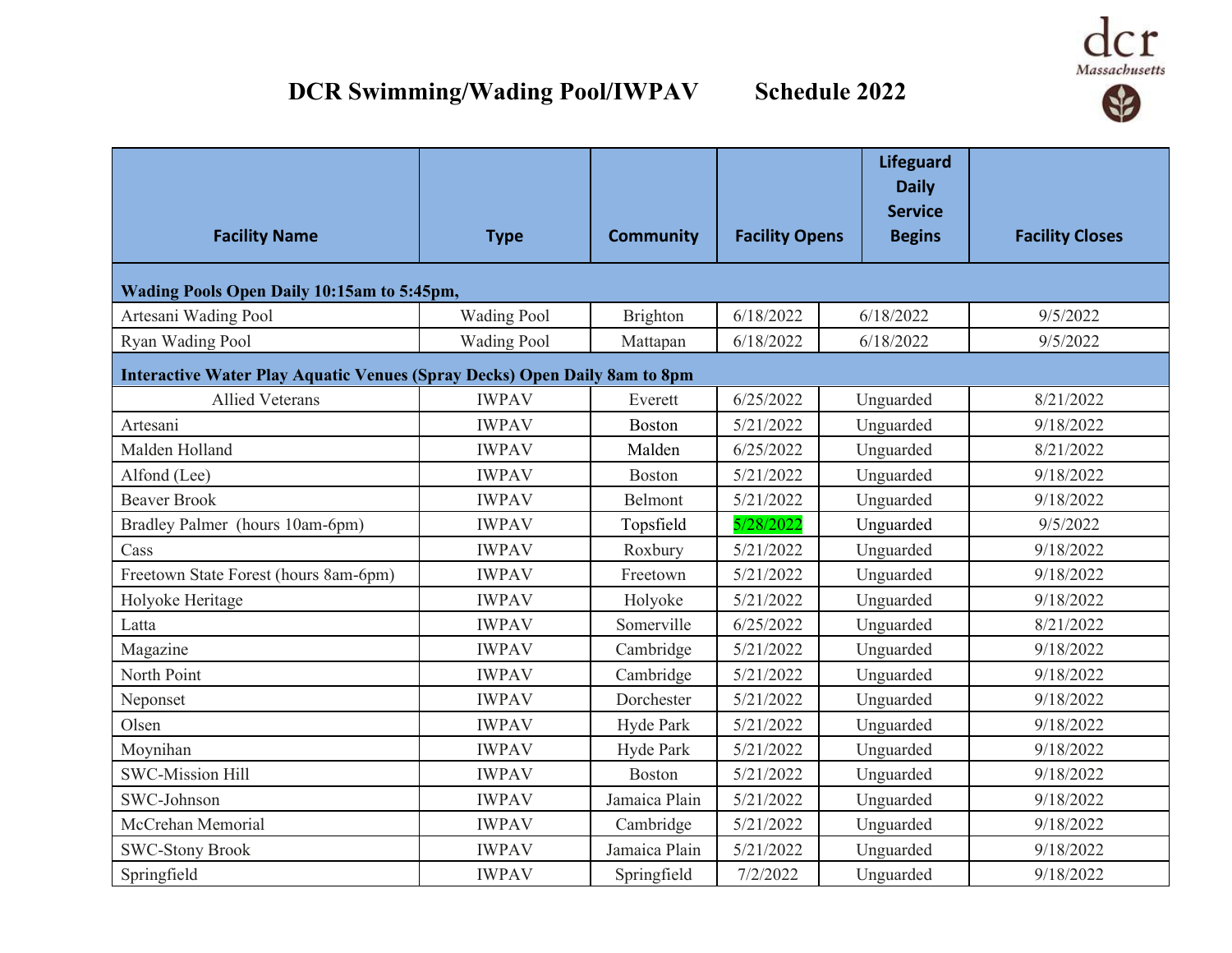| Warren Manning Spray Pool                          | <b>IWPAV</b> | Billerica   |           |           |           |  |  |  |
|----------------------------------------------------|--------------|-------------|-----------|-----------|-----------|--|--|--|
| <b>Swimming Pools Open Daily 11:15am to 6:45pm</b> |              |             |           |           |           |  |  |  |
| Gerald J. Mason Pool                               | Pool         | Agawam      | 6/25/2022 | 6/25/2022 | 8/21/2022 |  |  |  |
| Reilly Memorial Pool                               | Pool         | Brighton    | 6/25/2022 | 6/25/2022 | 8/21/2022 |  |  |  |
| McCrehan Memorial                                  | Pool         | Cambridge   | 6/25/2022 | 6/25/2022 | 8/21/2022 |  |  |  |
| Veterans Memorial pool                             | Pool         | Cambridge   | 6/25/2022 | 6/25/2022 | 8/21/2022 |  |  |  |
| Vietnam Veterans Pool                              | Pool         | Chelsea     | 6/25/2022 | 6/25/2022 | 8/21/2022 |  |  |  |
| Sara Jane Sherman Memorial Pool                    | Pool         | Chicopee    | 6/25/2022 | 6/25/2022 | 8/21/2022 |  |  |  |
| Philip Weihn Pool                                  | Pool         | Clinton     | 6/25/2022 | 6/25/2022 | 8/21/2022 |  |  |  |
| Allied Veterans Memorial Pool                      | Pool         | Everett     | 6/25/2022 | 6/25/2022 | 8/21/2022 |  |  |  |
| Veteran's Memorial Swimming Pool                   | Pool         | Fall River  | 6/25/2022 | 6/25/2022 | 8/21/2022 |  |  |  |
| Gustave Johnson Memorial Pool                      | Pool         | Fitchburg   | 6/25/2022 | 6/25/2022 | 8/21/2022 |  |  |  |
| Olsen Swimming Pool                                | Pool         | Hyde Park   | 6/25/2022 | 6/25/2022 | 8/21/2022 |  |  |  |
| Geisler Memorial Pool                              | Pool         | Lawrence    | 6/25/2022 | 6/25/2022 | 8/21/2022 |  |  |  |
| Lt. Colonel Edward J. Higgins Pool                 | Pool         | Lawrence    | 6/25/2022 | 6/25/2022 | 8/21/2022 |  |  |  |
| Raymond Lord Memorial Pool                         | Pool         | Lowell      | 6/25/2022 | 6/25/2022 | 8/21/2022 |  |  |  |
| <b>Holland Memorial Pool</b>                       | Pool         | Malden      | 6/25/2022 | 6/25/2022 | 8/21/2022 |  |  |  |
| Lloyd Memorial Pool                                | Pool         | Melrose     | 6/25/2022 | 6/25/2022 | 8/21/2022 |  |  |  |
| P. Eugene Casey Pool                               | Pool         | Milford     | 6/25/2022 | 6/25/2022 | 8/21/2022 |  |  |  |
| <b>Cass Memorial Pool</b>                          | Pool         | Roxbury     | 6/25/2022 | 6/25/2022 | 8/21/2022 |  |  |  |
| Latta Brothers Memorial Pool                       | Pool         | Somerville  | 6/25/2022 | 6/25/2022 | 8/21/2022 |  |  |  |
| John H. Thomas Memorial Swimming<br>Pool           | Pool         | Springfield | 6/25/2022 | 6/25/2022 | 8/21/2022 |  |  |  |
| <b>Connors Memorial Pool</b>                       | Pool         | Waltham     | 6/25/2022 | 6/25/2022 | 8/21/2022 |  |  |  |
| Dealtry Memorial Pool                              | Pool         | Watertown   | 6/25/2022 | 6/25/2022 | 8/21/2022 |  |  |  |
| <b>Bennett Field Pool</b>                          | Pool         | Worcester   | 6/25/2022 | 6/25/2022 | 8/21/2022 |  |  |  |
| Dennis F. Shine Memorial Pool                      | Pool         | Worcester   | 6/25/2022 | 6/25/2022 | 8/21/2022 |  |  |  |
| <b>DCR</b> Pools operated by others                |              |             |           |           |           |  |  |  |
| Spatcher Pool (operated by Attleboro)              | Pool         | Attleboro   |           |           |           |  |  |  |
| Manning Pool (operated by Brockton)                | Pool         | Brockton    |           |           |           |  |  |  |
| Leominster Pool (operated by<br>Leominster)        | Pool         | Leominster  |           |           |           |  |  |  |
| Thompson Pool (operated by Ludlow)                 | Pool         | Ludlow      |           |           |           |  |  |  |